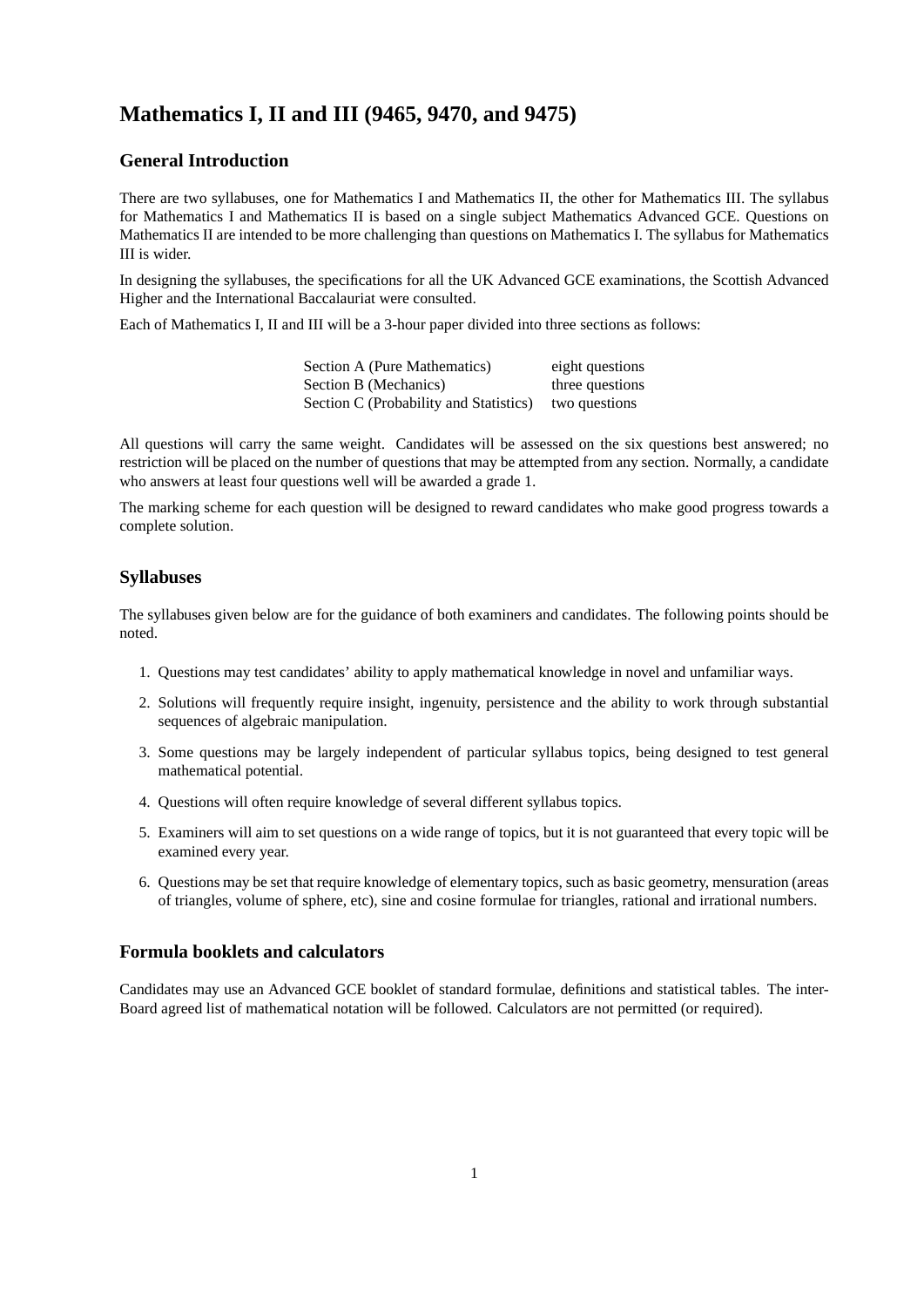# **MATHEMATICS I (9465) and MATHEMATICS II (9470)**

# **Section A: Pure Mathematics**

This section comprises the Advanced GCE common core (typically, modules C1 - C4 of an Advanced GCE specification) broadly interpreted, together with a few additional items ∗enclosed in asterisks∗.

| Specification                                                          | <b>Notes</b>                                                                                                                                                                                                                                         |
|------------------------------------------------------------------------|------------------------------------------------------------------------------------------------------------------------------------------------------------------------------------------------------------------------------------------------------|
| <b>General</b>                                                         |                                                                                                                                                                                                                                                      |
| Mathematical vocabulary and notation                                   | including: equivalent to; necessary and sufficient; if and<br>only if; $\Rightarrow$ ; $\Leftrightarrow$ ; $\equiv$ .                                                                                                                                |
| Methods of proof                                                       | including proof by contradiction and disproof by counterex-<br>ample;<br>*including, in simple cases, proof by induction*.                                                                                                                           |
| Algebra                                                                |                                                                                                                                                                                                                                                      |
| Indices and surds                                                      | including rationalising denominators.                                                                                                                                                                                                                |
| Quadratics                                                             | including proving positivity by completing a square.                                                                                                                                                                                                 |
| The expansion for $(a + b)^n$                                          | including knowledge of the general term;<br>notation: $\binom{n}{r} = \frac{n!}{r!(n-r)!}$ .                                                                                                                                                         |
| Algebraic operations on polynomials and rational<br>functions.         | including factorisation, the factor theorem, the remainder<br>theorem;<br>including understanding that, for example, if                                                                                                                              |
|                                                                        | $x^{3} + bx^{2} + cx + d \equiv (x - \alpha)(x - \beta)(x - \gamma),$                                                                                                                                                                                |
|                                                                        | then $d = -\alpha\beta\gamma$ .                                                                                                                                                                                                                      |
| Partial fractions                                                      | including denominators with a repeated or quadratic factor.                                                                                                                                                                                          |
| Sequences and series                                                   | including use of, for example, $a_{n+1} = f(a_n)$ or $a_{n+1} =$<br>$f(a_n, a_{n-1});$<br>including understanding of the terms convergent, divergent<br>and periodic in simple cases;<br>including use of $\sum_{k=1}^{n} k$ to obtain related sums. |
| The binomial series for $(1+x)^k$ , where k is a ra-<br>tional number. | including understanding of the condition $ x  < 1$ .                                                                                                                                                                                                 |
| Arithmetic and geometric series                                        | including sums to infinity and conditions for convergence,<br>where appropriate.                                                                                                                                                                     |
| *Inequalities*                                                         | including solution of, eg, $\frac{1}{a-x} > \frac{x}{x-b}$ ;<br>including simple inequalities involving the modulus func-<br>tion;                                                                                                                   |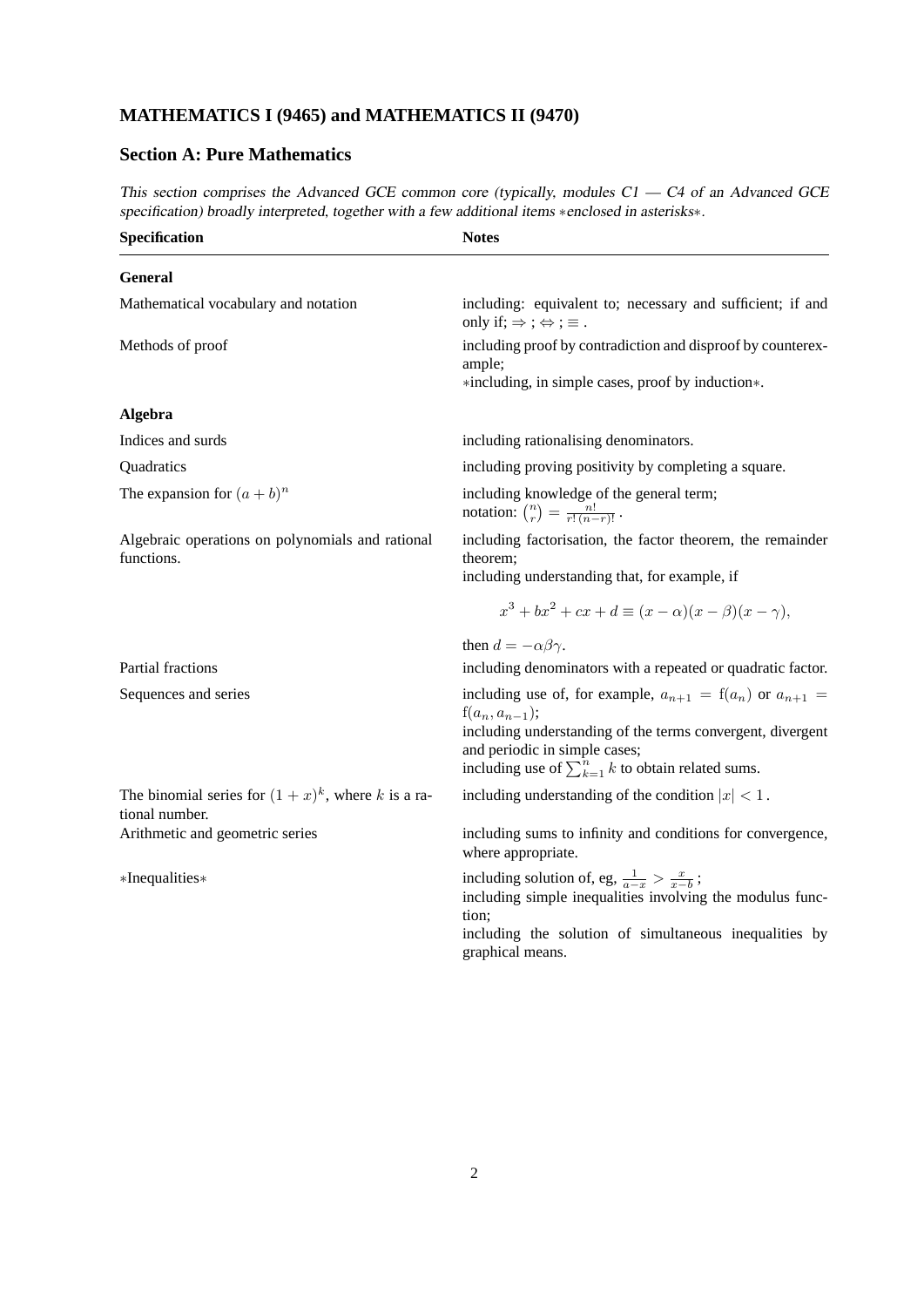#### **Functions**

Exponentials and logarithms

#### The effect of simple transformations such as  $y = af(bx + c) + d$ .

The modulus function.

Location of roots of  $f(x) = 0$  by considering changes of sign of  $f(x)$ .

Approximate solution of equations using simple iterative methods.

#### **Curve sketching**

#### **Trigonometry**

Radian measure, arc length of a circle, area of a segment.

#### **Coordinate geometry**

Cartesian and parametric equations of curves and conversion between the two forms.

Domain, range, composition, inverse including use of functional notation such as  $y = f(ax + b)$ ,  $x = f^{-1}(y)$  and  $z = f(g(x))$ .

Increasing and decreasing functions both the common usages of the term 'increasing' (i.e.  $x >$  $y \Rightarrow f(x) > f(y)$  or  $x > y \Rightarrow f(x) \geq f(y)$  will be acceptable.

> including  $x = a^y \Leftrightarrow y = \log_a x$ ,  $x = e^y \Leftrightarrow y = \ln x$ ; ∗including the exponential series

$$
e^x = 1 + x + \dots + x^n/n! + \dots \qquad *
$$

General curve sketching including use of symmetry, tranformations, behaviour as  $x \rightarrow \pm \infty$ , points or regions where the function is undefined, turning points, asymptotes parallel to the axes.

Trigonometric functions including knowledge of standard values, such as  $tan(\pi/4)$ ,  $\sin 30^\circ$ ;

including identities such as  $\sec^2 \phi - \tan^2 \phi = 1$ ; including application to geometric problems in two and three dimensions.

Double angle formulae including their use in calculating, eg,  $tan(\pi/8)$ .

Formulae for  $sin(A \pm B)$  and  $cos(A \pm B)$  including their use in solving equations such as

 $a\cos\theta + b\sin\theta = c.$ 

Inverse trigonometric functions definitions definitions including domains and ranges; notation:  $\arctan \theta$ , etc

Straight lines in two-dimensions including the equation of a line through two given points, or through a given point and parallel to a given line or through a given point and perpendicular to a given line; including finding a point which divides a segment in a given ratio.

Circles using the general form  $(x - a)^2 + (y - b)^2 = R^2$ ; including points of intersection of circles and lines.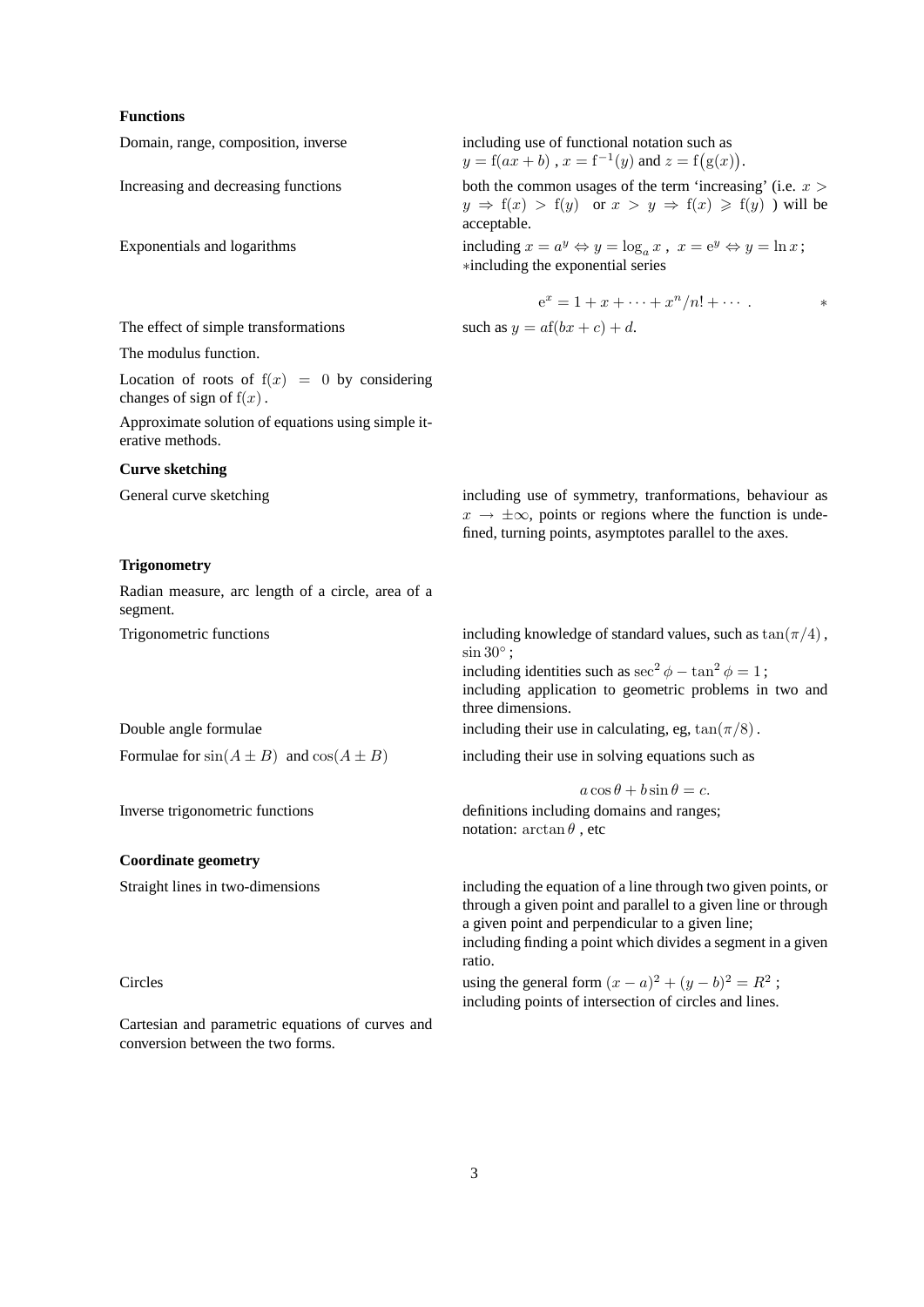#### **Calculus**

Interpretation of a derivative as a limit and as a rate of change

Differentiation of composite functions, products and quotients and functions defined implicitly.

Applications of differentiation to gradients, tangents and normals, stationary points, increasing and decreasing functions

Integration as reverse of differentiation

Volume within a surface of revolution

Knowledge and use of standard integrals in

Formulation and solution of differential equations formulation of first order equations;

#### **Vectors**

Magnitude of a vector including the idea of a unit vector. Vector addition and multiplication by scalars including geometrical interpretations. Position vectors including application to geometrical problems. The distance between two points.

including knowledge of both notations  $f'(x)$  and  $\frac{dy}{dx}$ .

Differentiation of standard functions including algebraic expressions, trigonometric (but not inverse trigonometric) functions, exponential and log functions.

Higher derivatives including knowledge of both notations  $f''(x)$  and  $\frac{d^2y}{dx^2}$ ; including knowledge of the notation  $\frac{d^n y}{dx^n}$ .

> including finding maxima and minima which are not stationary points;

> including classification of stationary points using the second derivative.

Integral as area under a curve including area between two graphs;

including approximation of integral by the rectangle and trapezium rules.

$$
\text{cluding} \quad \text{the} \quad \text{forms} \quad \int f'(g(x))g'(x) \, dx \quad \text{and} \quad f'(x)/f(x) \, dx \, ;
$$

including transformation of an integrand into standard (or some given) form;

including use of partial fractions;

R

not including knowledge of integrals involving inverse trigonometric functions.

Definite integrals ∗including calculation, without justification, of simple improper integrals such as  $\int_0^\infty e^{-x} dx$  and  $\int_0^1 x^{-\frac{1}{2}} dx$  (if required, information such as the behaviour of  $xe^{-x}$  as  $x \rightarrow$  $\infty$  or of x ln x as  $x \to 0$  will be given).\*

Integration by parts and by substitution including understanding their relationship with differentiation of product and of a composite function; including application to  $\int \ln x dx$ .

> solution in the case of a separable equation or by some other method given in the question.

Vectors in two and three dimensions including use of column vector and i, j, k notation.

Vector equations of lines including the finding the intersection of two lines; understanding the notion of skew lines (knowledge of shortest distance between skew lines is not required).

The scalar product including its use for calculating the angle between two vectors.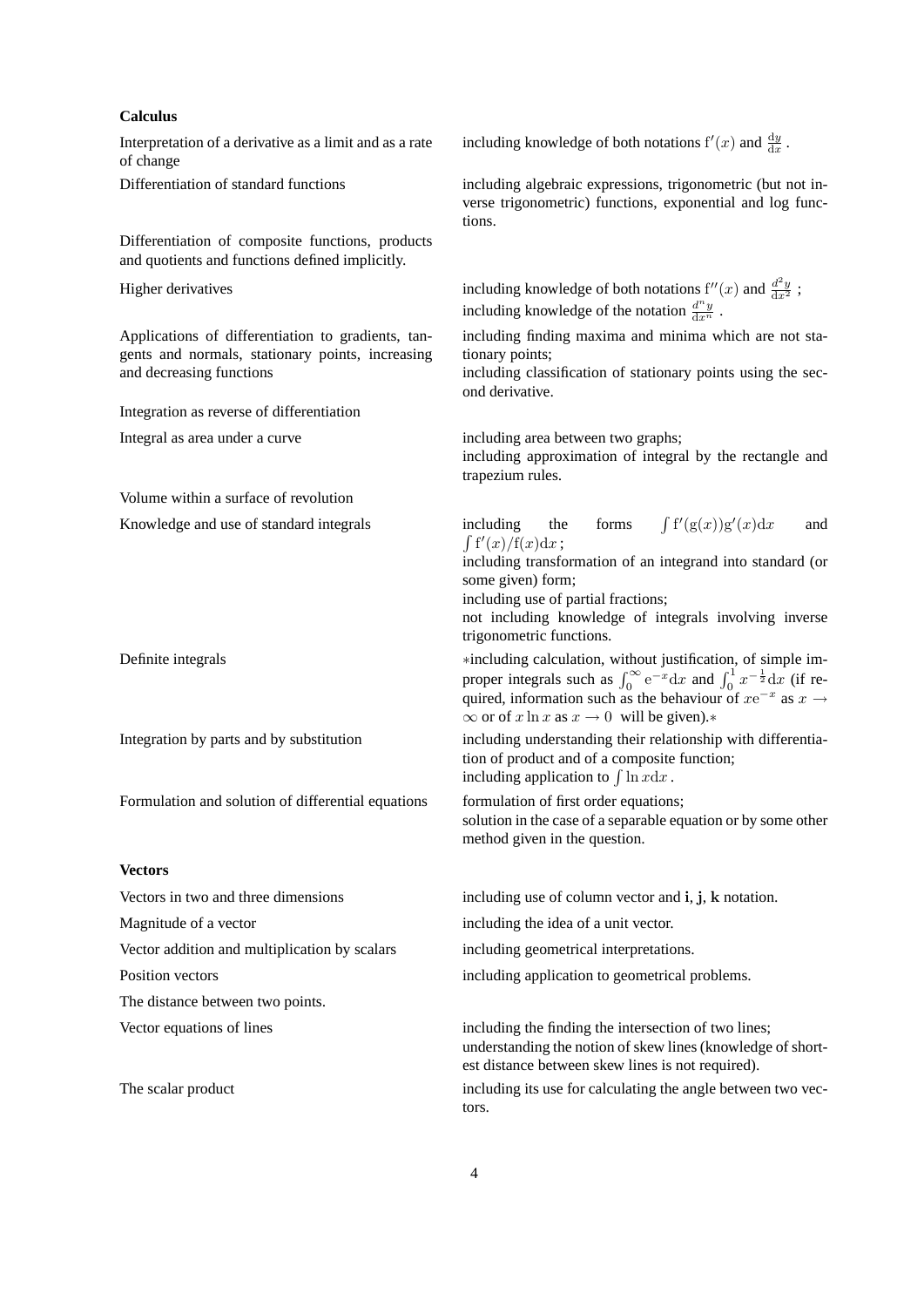# **Section B: Mechanics**

This section is roughly equivalent to two GCE modules M1 and M2; candidates who have only studied one module of mechanics are likely to lack both the knowledge and the experience of mechanics required to attempt the questions. Questions may involve any of the material in the Pure Mathematics syllabus.

|                                                                   | including obtaining the centre of mass of a system of par-                                                                                                                                                                                                                                                                                                                    |
|-------------------------------------------------------------------|-------------------------------------------------------------------------------------------------------------------------------------------------------------------------------------------------------------------------------------------------------------------------------------------------------------------------------------------------------------------------------|
| Centre of mass                                                    | ticles, of a simple uniform rigid body (possible composite)<br>and, in simple cases, of non-uniform body by integration.                                                                                                                                                                                                                                                      |
| Equilibrium of a rigid body or several rigid bodies<br>in contact | including use of moment of a force;<br>for example, a ladder leaning against a wall or on a movable<br>cylinder;<br>including investigation of whether equilibrium is broken by<br>sliding, toppling or rolling;<br>including use of Newton's third law;<br>excluding questions involving frameworks.                                                                         |
| Kinematics of a particle in a plane                               | including the case when velocity or acceleration depends<br>on time (but excluding use of acceleration = $v \frac{dv}{dx}$ );<br>questions may involve the distance between two moving<br>particles, but detailed knowledge of relative velocity is not<br>required.                                                                                                          |
| Energy (kinetic and potential), work and power                    | including application of the principle of conservation of en-<br>ergy.                                                                                                                                                                                                                                                                                                        |
| Collisions of particles                                           | including conservation of momentum, conservation of en-<br>ergy (when appropriate);<br>coefficient of restitution, Newton's experimental law;<br>including simple cases of oblique impact (on a plane, for<br>example);<br>including knowledge of the terms perfectly elastic ( $e = 1$ )<br>and inelastic ( $e = 0$ );<br>questions involving successive impacts may be set. |
| Newton's first and second laws of motion                          | including motion of a particle in two and three dimensions<br>and motion of connected particles, such as trains, or parti-<br>cles connected by means of pulleys.                                                                                                                                                                                                             |
| Motion of a projectile under gravity                              | including manipulation of the equation                                                                                                                                                                                                                                                                                                                                        |

$$
y = x \tan \alpha - \frac{gx^2}{2V^2 \cos^2 \alpha},
$$

viewed, possibly, as a quadratic in tan $\alpha$ ; not including projectiles on inclined planes.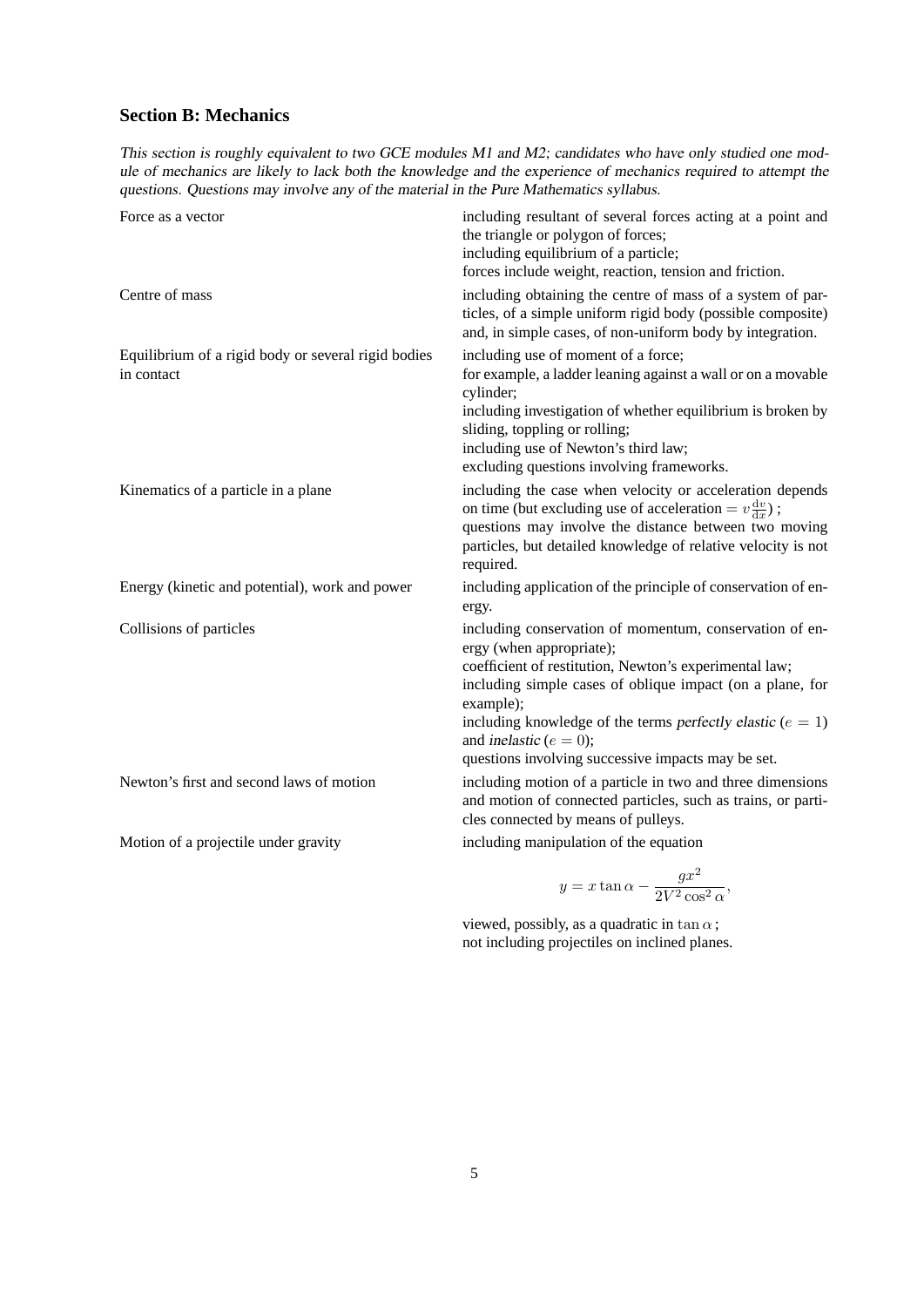# **Section C: Probability and Statistics**

The emphasis, in comparison with Advanced GCE and other comparable examinations, is towards probability and formal proofs, and away from data analysis and use of standard statistical tests. Questions may involve use of any of the material in the Pure Mathematics syllabus.

### **Probability**

| Permutations, combinations and arrangements                                                          | including sampling with and without replacement.                                                                                                                                                                                                                        |
|------------------------------------------------------------------------------------------------------|-------------------------------------------------------------------------------------------------------------------------------------------------------------------------------------------------------------------------------------------------------------------------|
| Exclusive and complementary events                                                                   | including understanding of $P(A \cup B) = P(A) + P(B)$ –<br>$P(A \cap B)$ , though not necessarily in this form.                                                                                                                                                        |
| Conditional probability                                                                              | informal applications, such as tree diagrams.                                                                                                                                                                                                                           |
| <b>Distributions</b>                                                                                 |                                                                                                                                                                                                                                                                         |
| Discrete and continuous probability distribution<br>functions and cumulative distribution functions. | including calculation of mean, variance, median, mode and<br>expectations by explicit summation or integration for a<br>given (possibly unfamiliar) distribution (eg exponential or<br>geometric or something similarly straightforward);<br>notation: $f(x) = F'(x)$ . |
| <b>Binomial distribution</b>                                                                         | including explicit calculation of mean.                                                                                                                                                                                                                                 |
| Poisson distribution                                                                                 | including explicit calculation of mean;<br>including use as approximation to binomial distribution<br>where appropriate.                                                                                                                                                |
| Normal distribution                                                                                  | including conversion to the standard normal distribution by<br>translation and scaling;<br>including use as approximation to the binomial or Poisson<br>distributions where appropriate;<br>notation: $X \sim N(\mu, \sigma^2)$ .                                       |
| <b>Hypothesis testing</b>                                                                            |                                                                                                                                                                                                                                                                         |

Basic concepts in the case of a simple null hypothesis and simple or compound alternative

including knowledge of the terminology null hypothesis and alternative hypothesis, one and two tailed tests.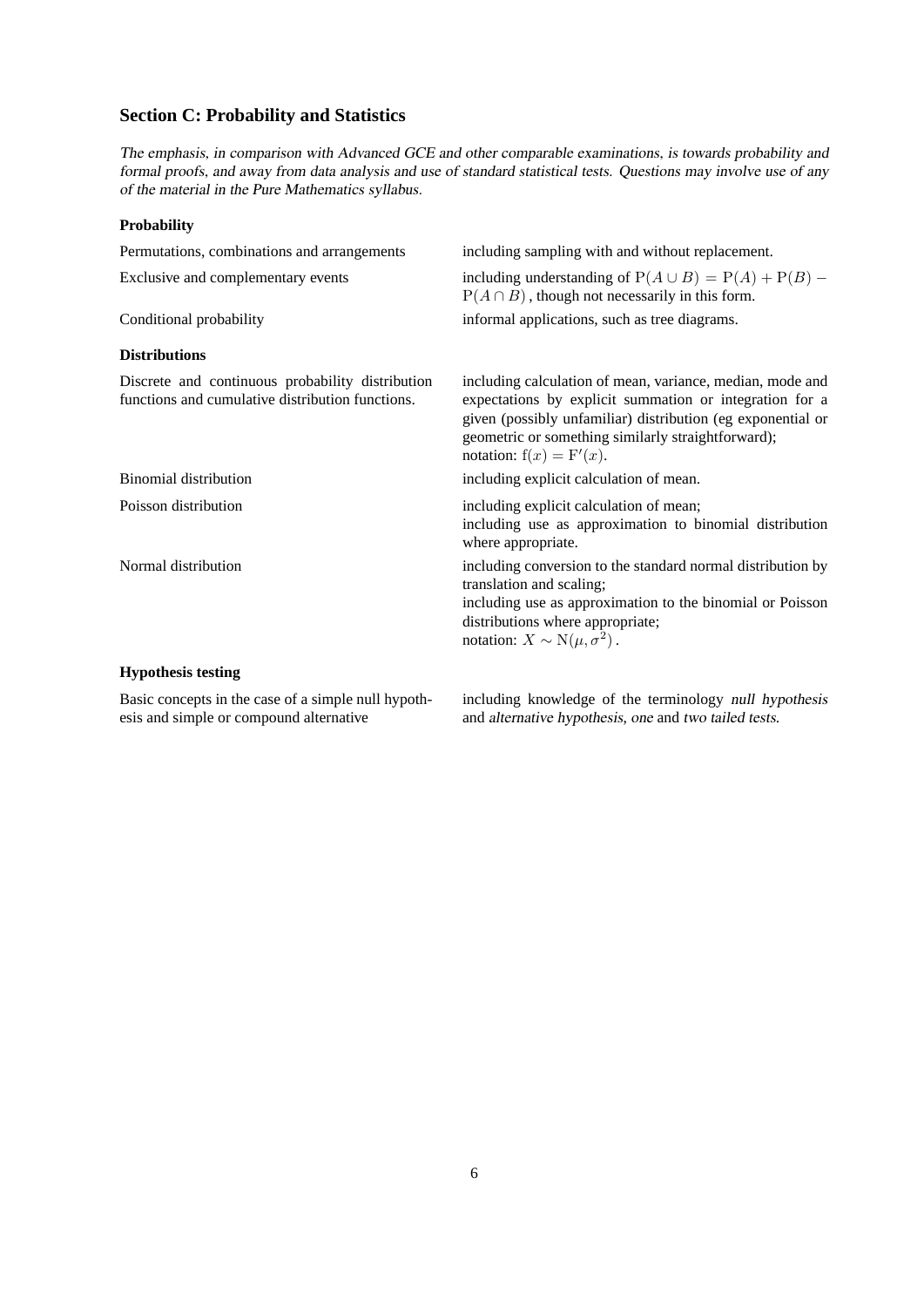# **MATHEMATICS III (9475)**

In each section knowledge of the corresponding parts of the syllabus for Mathematics I and II is assumed, and may form the basis of some questions.

# **Section A: Pure Mathematics**

| <b>Algebra</b>                                                            |                                                                                                                                                                                                                                                                                                                         |
|---------------------------------------------------------------------------|-------------------------------------------------------------------------------------------------------------------------------------------------------------------------------------------------------------------------------------------------------------------------------------------------------------------------|
| Summation of series                                                       | including use of method of differences, recognition of<br>Maclaurin's series (including binomial series) and partial<br>fractions;<br>including investigation of convergence, by consideration of<br>the sum to $n$ terms.                                                                                              |
| Polynomial equations                                                      | including complex solutions (and the fact that they occur in<br>conjugate pairs if the cooefficients are real);<br>including the relationship between symmetric functions of<br>the roots and the coefficients;<br>including formation of a new equation whose roots are re-<br>lated to the roots of the old equation. |
| Induction                                                                 | including application complicated situations such as divisi-<br>bility problems.                                                                                                                                                                                                                                        |
| <b>Trigonometry</b>                                                       |                                                                                                                                                                                                                                                                                                                         |
| Formula for $\sin A \sin B$ (etc) and $\sin A + \sin B$<br>$(\text{etc})$ |                                                                                                                                                                                                                                                                                                                         |
| <b>Coordinate geometry</b>                                                |                                                                                                                                                                                                                                                                                                                         |
| Ellipse, parabola, hyperbola and rectangular hyper-<br>bola               | including standard Cartesian forms and parametric forms;<br>including geometrical understanding, but not detailed<br>knowledge of, the terms focus, directrix, eccentricity.                                                                                                                                            |
| Polar coordinates                                                         | including relation with Cartesian coordinates;<br>including ability to sketch simple graphs;<br>including integral formula for area.                                                                                                                                                                                    |
| <b>Complex numbers</b>                                                    |                                                                                                                                                                                                                                                                                                                         |
| Algebra of complex numbers                                                | including Cartesian and polar forms.                                                                                                                                                                                                                                                                                    |
| Argand diagram                                                            | including geometrical representation of sums and products;<br>including identification of loci and regions (eg $ z - a $ =<br>$k z-b $ ).                                                                                                                                                                               |
| Euler's identity: $e^{i\theta} \equiv \cos \theta + i \sin \theta$        | including the relationship between trigonometrical and ex-<br>ponential functions;<br>including application to summation of trigonometric series.                                                                                                                                                                       |
| de Moivre's theorem                                                       | including application to finding $n$ th roots.                                                                                                                                                                                                                                                                          |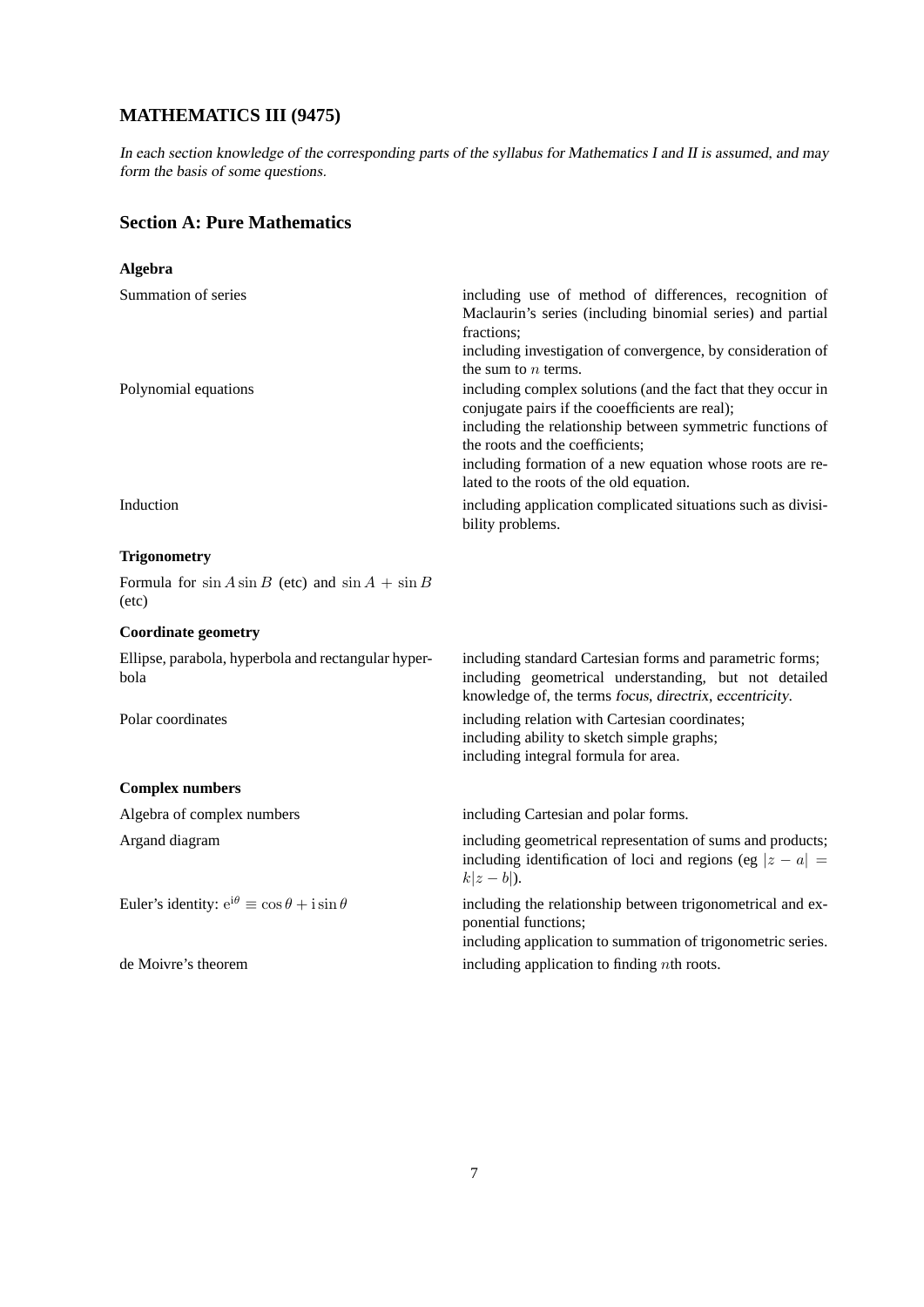#### **Hyperbolic functions**

Definitions and properties of the six hyperbolic functions

Formulae corresponding to trigonometric formulae Inverse functions including ability to derive logarithmic forms and graphs;

## **Calculus**

Integrals resulting in inverse trig. or hyperbolic functions

Arc length of a curve expressed in Cartesian coordinates First order linear differential equations including the general form

Second order linear differential equations with constant coefficients

including integrals and derivatives of cosh, sinh, tanh and coth.

 $x - \sinh^2 x = 1$  and  $\sinh(x + y) = \cdots$ .

including derivatives.

including integrands such as  $(x^2 - ax)^{-\frac{1}{2}}$ .

Maclaurin's series including knowledge of expansions for  $\sin x$ ,  $\cos x$ ,  $\cosh x$ ,  $\sinh x$  and  $\ln(1+x)$ .

including curves described parametrically.

$$
\frac{\mathrm{d}y}{\mathrm{d}x} + \mathrm{P}(x)y = \mathrm{Q}(x).
$$

including the inhomogeneous case

$$
a\frac{\mathrm{d}^2 y}{\mathrm{d}x^2} + b\frac{\mathrm{d}y}{\mathrm{d}x} + cy = f(x),
$$

where  $f(x)$  is an exponential function, a sin/cos function or a polynomial (but excluding resonant cases);

including equations that can be transformed into the above form;

including initial or boundary conditions.

## **Section B: Mechanics**

Relative motion

Motion of a particle subject to a variable force  $\mathrm{d}v$  $\frac{dS}{dx}$  for acceleration. Elastic strings and springs including Hooke's law and the potential energy; notation:  $T = kx = \lambda x/l$ , where k is stiffness,  $\lambda$  is modulus of elasticity.

Motion in a circle including motion with non-uniform speed.

Simple harmonic motion including obtaining from a given model an equation of the form  $\ddot{x} + \omega^2 x = a$ , where a is a constant, and quoting the solution.

Moment of inertia including calculations involving integration (such as a nonuniform rod, or a lamina);

including parallel and perpendicular axis theorems.

Motion of a rigid body about a fixed axis including understanding of angular momentum and rotational kinetic energy and their conservation; including the understanding of couple and the work done by a couple;

including calculation of forces on the axis.

8